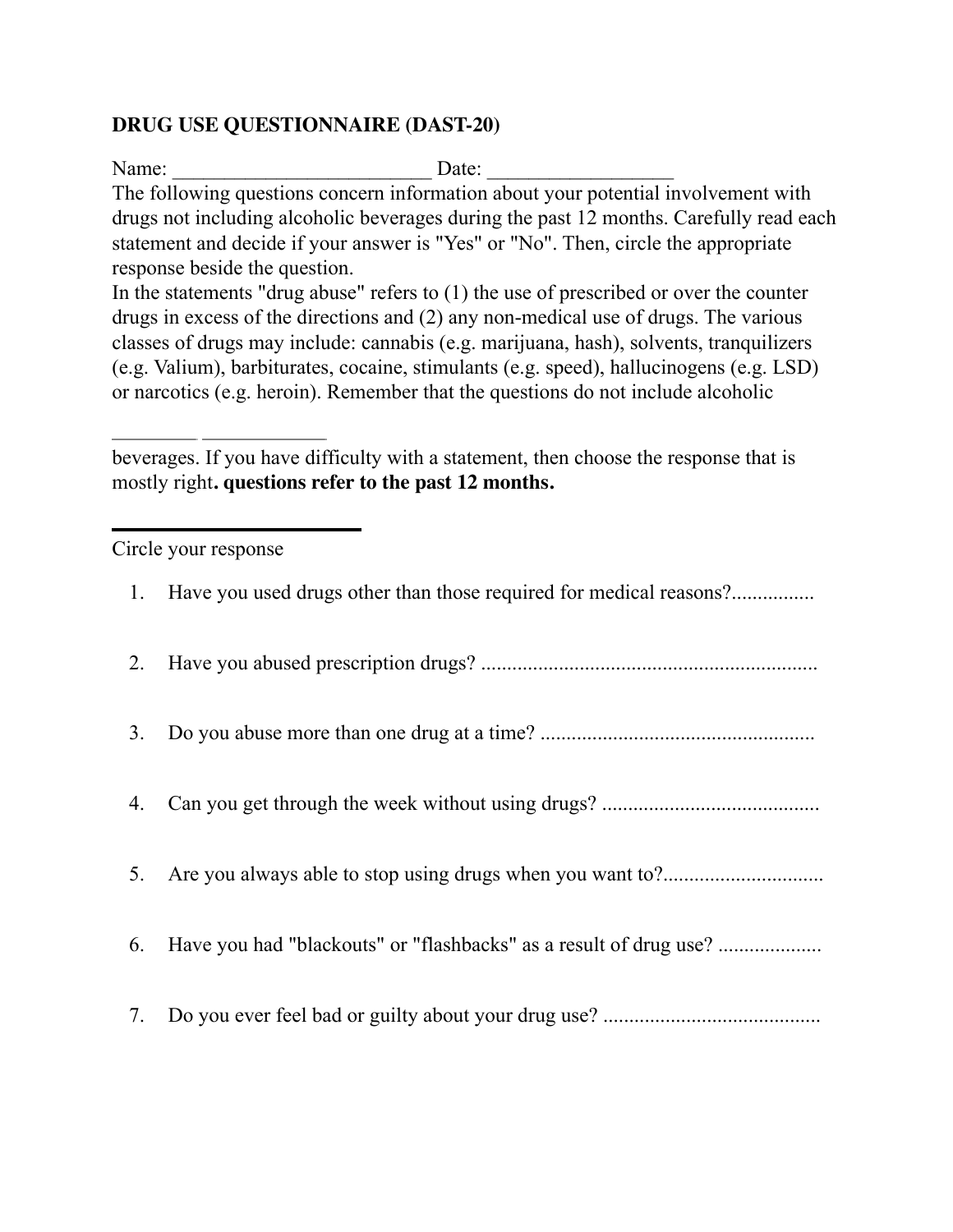| 8.         | Does your spouse (or parents) ever complain about your involvement with           |
|------------|-----------------------------------------------------------------------------------|
| 9.         | Has drug abuse created problems between you and your spouse or your               |
|            |                                                                                   |
|            |                                                                                   |
|            |                                                                                   |
|            |                                                                                   |
|            |                                                                                   |
|            | 15. Have you engaged in illegal activities in order to obtain drugs?              |
|            |                                                                                   |
|            | 17. Have you ever experienced withdrawal symptoms (felt sick) when you stopped    |
|            | 18. Have you had medical problems as a result of your drug use (e.g. memory loss, |
| 19.<br>20. | Yes No                                                                            |
|            |                                                                                   |

Have you been involved in a treatment program specifically related to drug